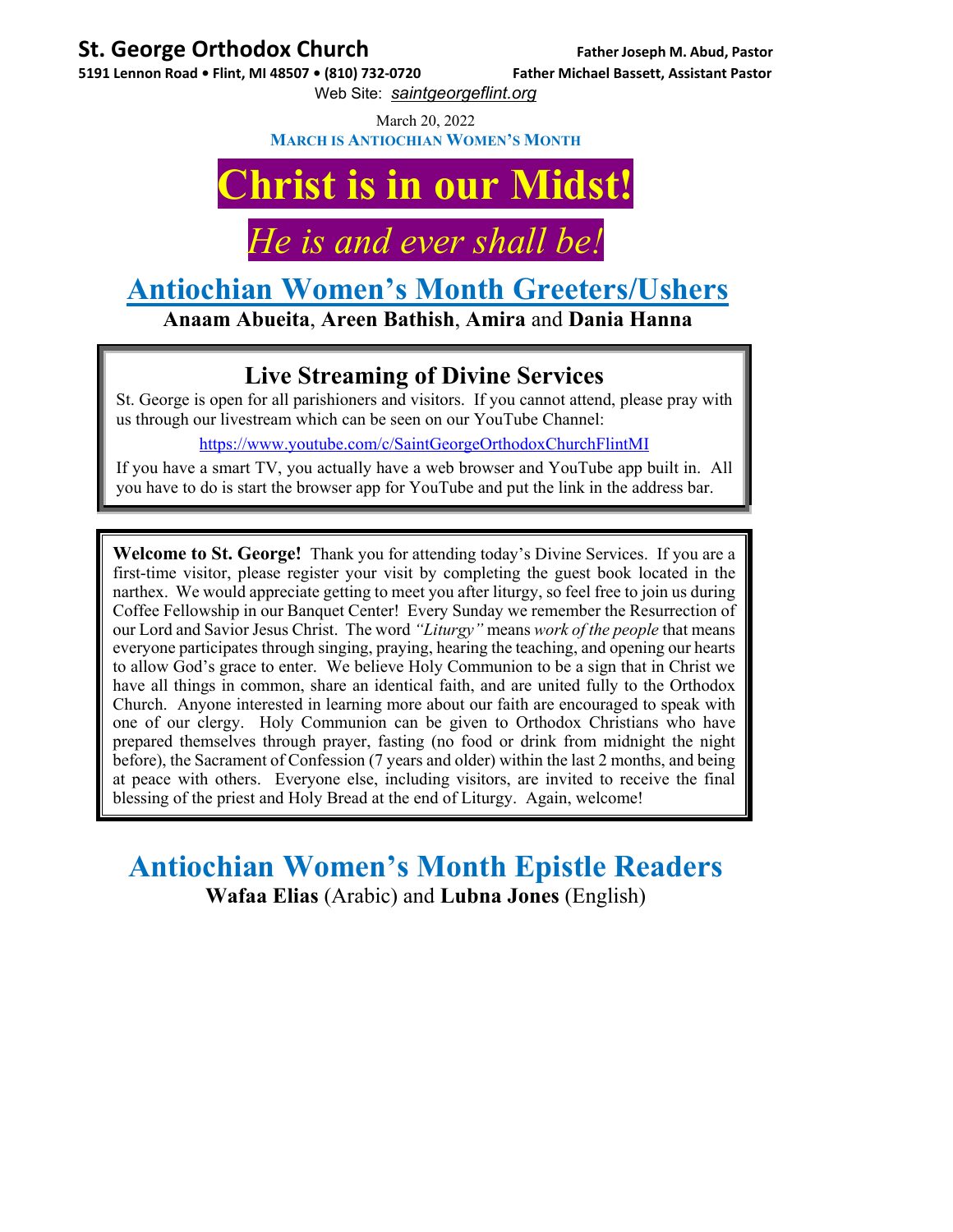#### Holy Bread Offerings (*Oblations*)

- Elaine Salim, Edward and Jennifer Salim, and Stacy and Jasen Sack and family for the health of their family and in loving memory of husband, father, and grandfather **Ellis** (40 day) and son/brother **Norman Paul**.
- Cam Takach for the health of her family and in loving memory of uncle **George** Kardoos (March 3rd).
- **Hiam** Bathish for her health and the health of her **children**, **grandchildren**, and **great-grandchildren** especially **Dannie** Jones and in loving memory of husband, father, grandfather, and great-grandfather **Emil** (2 year).
- Najwa Joubran for the health of her family especially **Jennifer**, **Martin**, **Emma**, and **Ava** Khoshaba and in loving memory of father **Saleem** Hanna (35 years).
- We pray for the servants of God who have fallen asleep in the Lord: **Jamil** Hijazin (+February 11<sup>th</sup>, father of Joseph), **Salim** Haddad (+February 18th), **Ibrahim** Rishmawi (+February 20th, uncle of Salim and Fadi Rishmawi), **Irma** Cena (+February 23rd, mother of Mary Jo Farah), **Elaine** Alqassis (+February 25th), and **Salwa** Isaac Selby (+March 2<sup>nd</sup>).
- Prayers are offered for our parishioners who are ill, recovering, or in need, especially His servants: **Metropolitan Paul** and **Archbishop John** who are in captivity, **Sahar** Abdallah, **Shafiqa** Abuaitah, **Suheil**  and **Abeer** Abuaita, **Laila** Abud, **Anwar**, **Georgette**, and **Jane** Abueita, **Chelsy** Abufarha, **William** Alsahouri, **Rose** Ayoub (mother of Cam Takach), **Sharon** Ballreich (sister of Nancy Silpoch and Deborah Salim), **Emil** Bathish, **Cynthia** Brooks (sister of Fr. Michael), **Douglas** Coone, **Levi** Cooper, **Vera** Daoud, **Jimmy** and **Victor** David, **Ranna** Esho (friend of Batoul Burbar), **Averie** Fisher (niece of Doug and Sandy Thomas), **Elias** Gantos, **Mariam** Ghanim (mother of Manal Abuaita), **Phyllis** Good, **Nadia** Ibrahim (mother of Ziyad), **Daisy** Isaac, **Dannie** Jones, **Loretta** Karpelenia (mother of Denise Ghattas), **Nicola** Khoury, **Lan** Kiley (niece of Raji and Sue Salomon), **Rafat** Nasri, **Laura** Nassar, **Aida** Raffoul, **Roger** Saadeh, **Deborah** Salim, **Elaine** Salim, **Nicholas** Saseen, **Elaine** Shaheen, **Michael** Silpoch, and **Georgette** Yusuf.
- We also pray for our expectant parents: **Staci** and **Daniel** Bator, **Casandra** and **Daniel** Burbar, **Joselien** (daughter of Issa and Esperanza) and **David** Khoury, **Sandy** (daughter of Issa and Esperanza) and **Raad** Qumsieh, and **Jacqueline** (daughter of Anwar and Janet) and **John** Timm.

 *"If a king wanted to take possession of his enemy's city, he would begin by cutting off the water and the food and so his enemies, dying of hunger, would submit to him. It is the same with the passions of the flesh; if a man goes about fasting and hungry the enemies of his soul grow weak."*  Abba John the Dwarf, from **The Sayings of the Desert Fathers**

# **ANNOUNCEMENTS**

**COFFEE FELLOWSHIP** is hosted by *Hiam Bathish*.

**COFFEE FELLOWSHIP HOSTS** Available dates: May  $1^{st} \sim$  sign-up poster and hosting information is in the Lounge and includes bringing whatever you wish to serve and cleaning up afterwards. St. George provides coffee, cups, cream, and sugar at a charge to the host of \$25. **For more information, contact Manal Abuaita** (810-577-0028). *During the Great Fast (March 7th - April 23rd), no meat, poultry, eggs, dairy, fish, or their by-products are served.*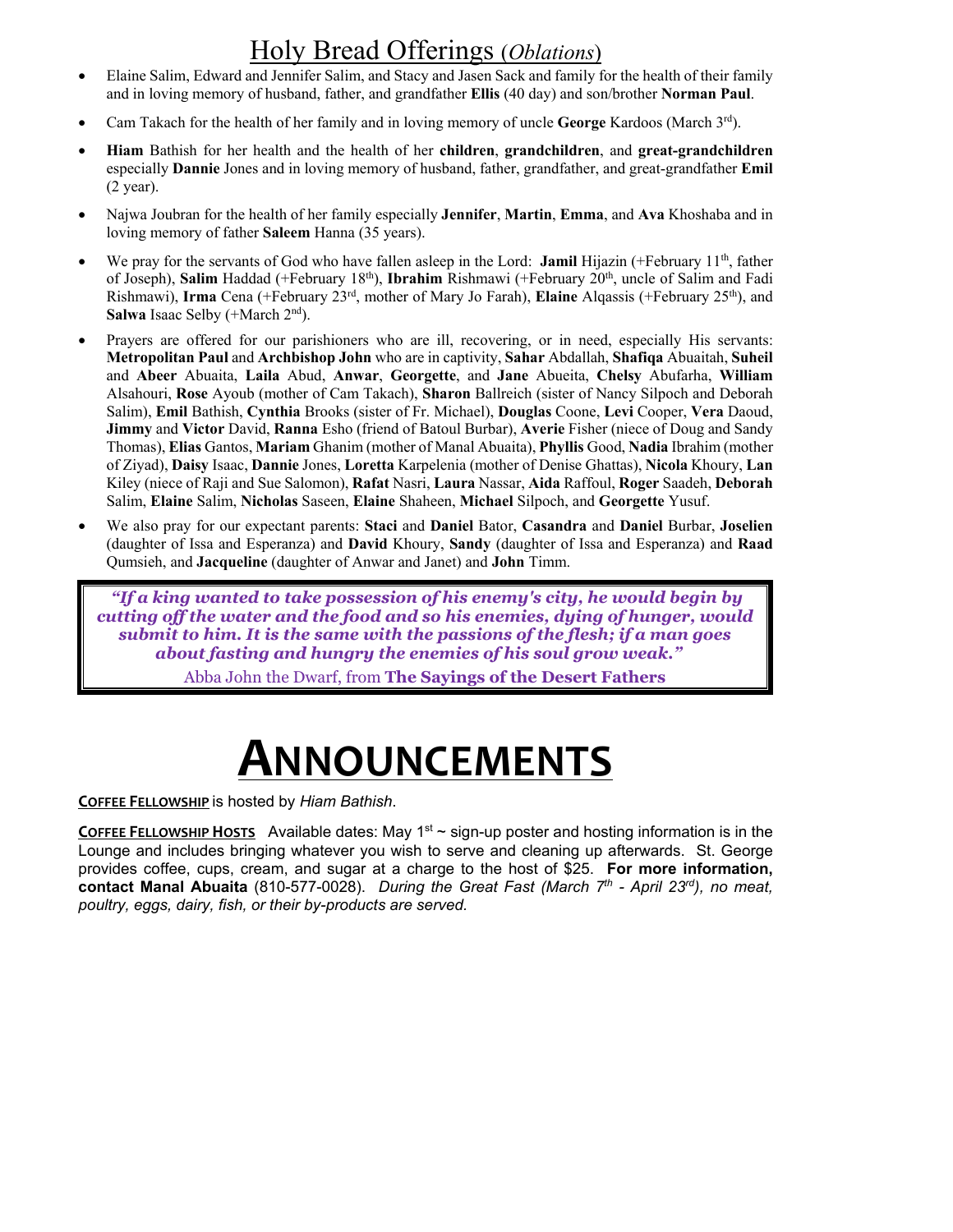**YES, WE ARE!** We are missing so many of our children (and parents!) who are missing out on learning about our Life in Christ as we live our Orthodox Faith. Parents, you love your children, we love your children, and most importantly, God loves your children. Come to the Divine Liturgy **at 10am** to partake of our Lord in Holy Communion. Come to church to show your love of God! Come and receive all the blessings He has for us as we continue our journey to the Great Fast, the Raising of Lazarus, Palm Sunday, Holy Week, and our Lord's Pascha, His Resurrection on the Third Day!

**LENTEN POTLUCK DINNERS** Our Ladies Auxiliary are hosting Lenten Potluck Dinners after our Wednesday celebrations of the Liturgy of the Presanctified Gifts. Please bring what is listed below according to the first letter of your last name. If you have any questions, please see or call our coordinators Anaam Abueita 810-962-1033 or Wafaa Elias 810-875-3398. FOR THIS WEDNESDAY. MARCH 23RD

| i 119 WEDNESDAT. MANSITZS |           |          |                      |  |
|---------------------------|-----------|----------|----------------------|--|
|                           |           | K-R      |                      |  |
| Salad or Side Dish        | Main Dish | Desserts | Relish Dish or Bread |  |

**HOLY SACRAMENT OF REPENTANCE (CONFESSION)** If you are 7 years or older, have been away from the Church, or have not had Confession in the last 2 months and desire to come back and receive the Body and Blood of Christ, please remember you must offer a confession of your sins first. During this time of preparation during the Great Fast is a perfect opportunity. Confessions can be heard before or after most services except after Wednesday Presanctified and Sunday Divine Liturgy. Fr. Joe is not the only Orthodox priest in the area, or at St. George, and if you would prefer to go for confession to Fr. Michael or one of the other local priests, feel free to do so (*please just let Fr. Joe know*): Fr. Jarrod Russell from Assumption Church (810-771-4611), Fr. Gabriel Bilas from St. Mary Magdalene (810-750- 1401) or Fr. Matthew Butrie from St. Nicholas Church (810-744-0070). **Let everyone in our St. George Family prepare and partake of our Lord in Holy Communion.** The important thing is not who hears your confession, but that you participate in this Holy Sacrament on a regular basis. **Blessed are those who wash their** *(baptismal)* **robes, that they may have the right to the Tree of Life** *(which is Jesus Christ)***.** *(Revelation 22:14)* 

**COLLEGE SCHOLARSHIPS AVAILABLE** We are very fortunate to have several scholarships available to those who wish to further their education. Some applications are in the Lounge and others are located at: https://antiochian.org/regulararticle/386. Please note THE DEADLINES!

**FOOD FOR HUNGRY PEOPLE** (FFHP) We have begun our annual Archdiocesan program to feed the hungry. Boxes for your home and businesses are on the front pew. **Parents**: please come to church so your children can get their box and calendar and they can help feed the hungry too! Information is available on the Archdiocesan Website for ways to make this a **family Lenten activity** https://www.antiochian.org/dashboard?name=Food%20For%20Hungry%20People

**OUR STEWARDSHIP, OFFERINGS, & DONATIONS** Though you might not come to church, **our stewardship, offerings, and donations are still very badly needed**. PLEASE help your parish by continuing to offer! If you cannot come to church, you can simply go to our parish website (https://saintgeorgeflint.org/) and donate on-line (use the QR code to the right) or you can bring or mail your offerings to St. George, 5191 Lennon Road, Flint, MI 48507. As always, THANK YOU for your generosity and love of our St. George!

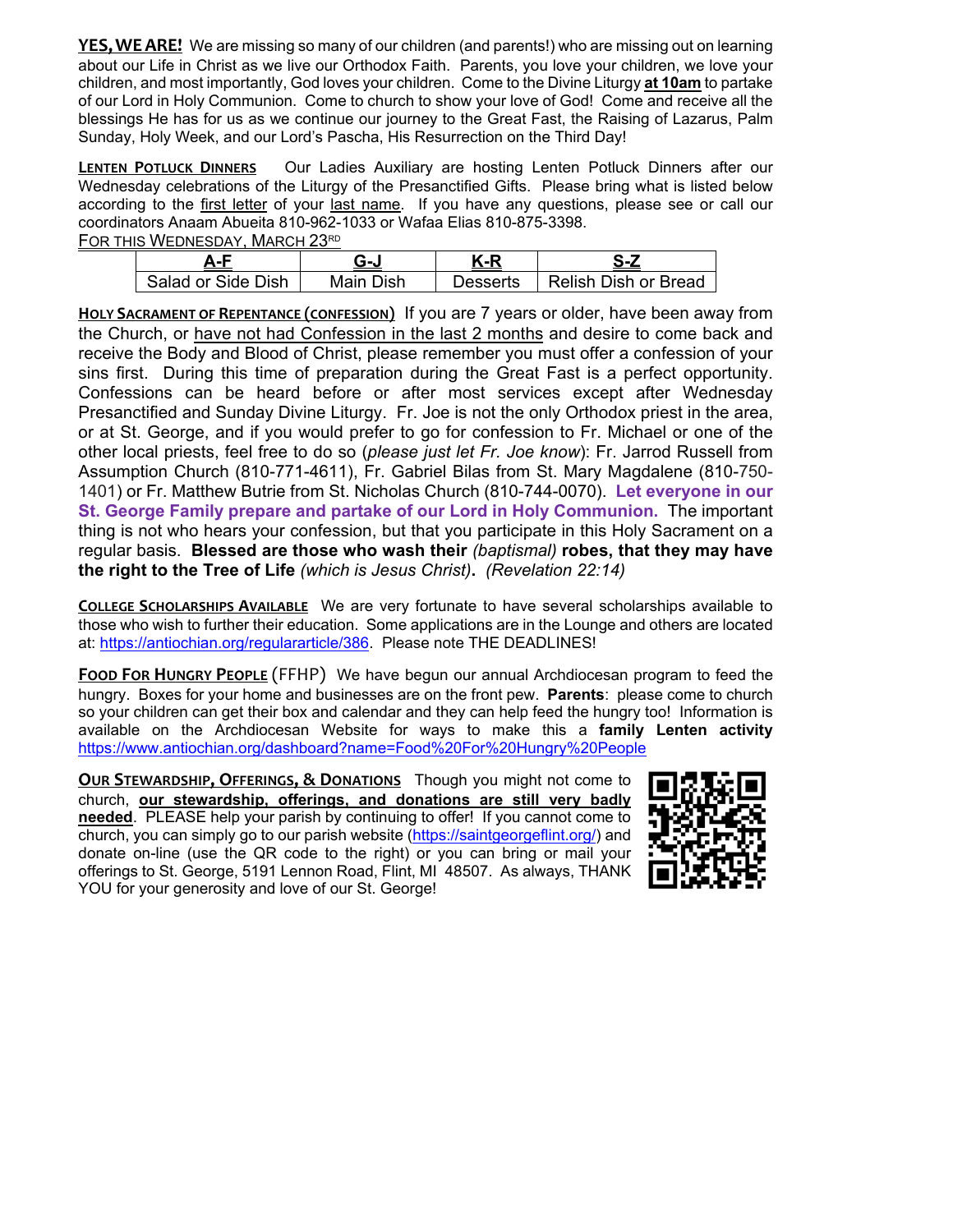